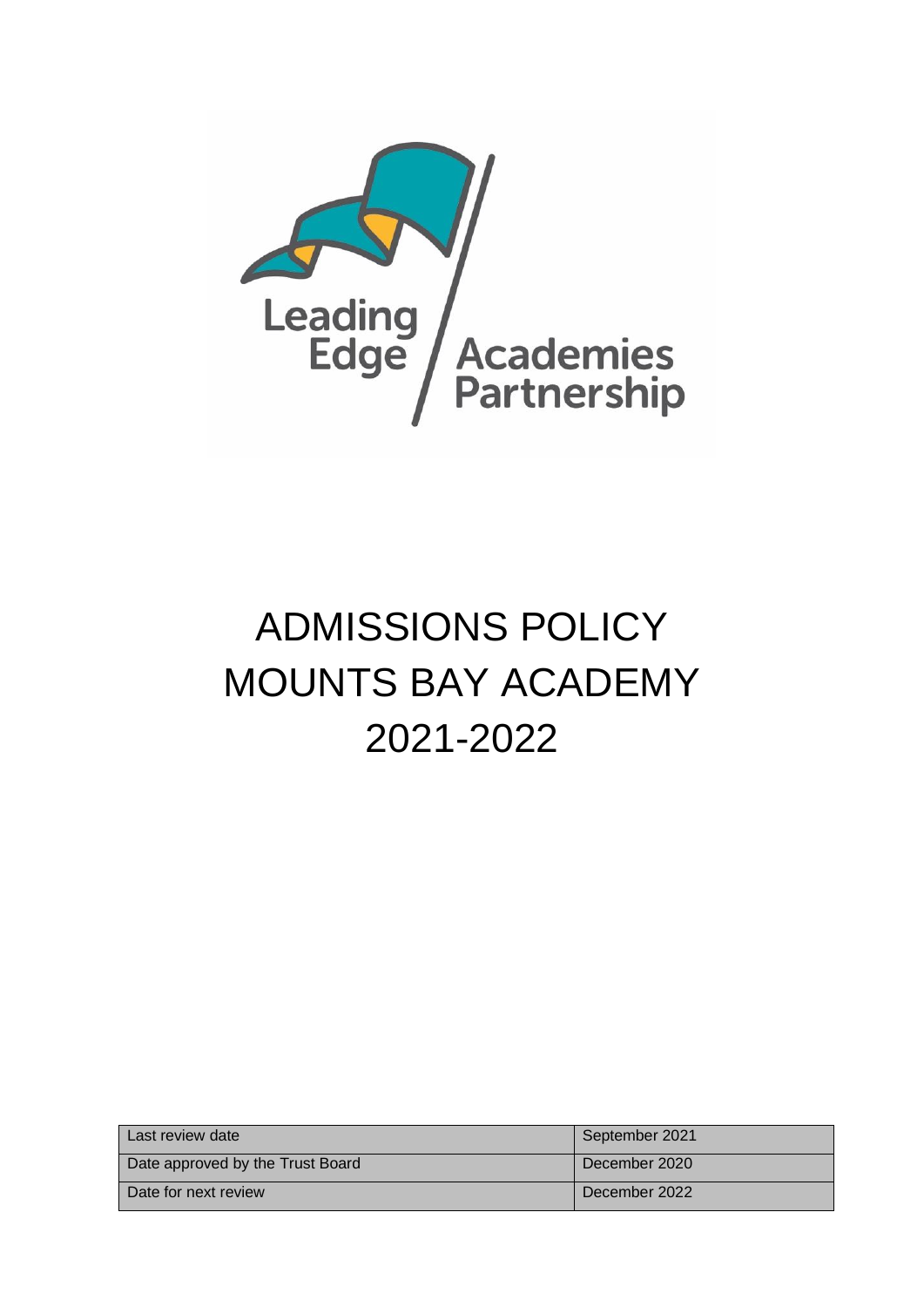# Table of Contents

|                                                           |    | <b>Introduction</b>                                       | 3 |
|-----------------------------------------------------------|----|-----------------------------------------------------------|---|
| <b>Policy Statement</b>                                   |    |                                                           | 3 |
| <b>Values Statement</b>                                   |    |                                                           | 3 |
| <b>Aims</b>                                               |    |                                                           | 3 |
| Applying for a place                                      |    |                                                           | 4 |
| Age of Admission                                          |    |                                                           | 4 |
| <b>Allocation of places</b>                               |    |                                                           | 4 |
|                                                           |    | Admission of children outside their normal age group      | 4 |
| In-year admissions                                        |    | 4                                                         |   |
|                                                           |    | <b>Waiting lists</b>                                      | 5 |
|                                                           |    | <b>Oversubscription Criteria</b>                          | 5 |
|                                                           | 1. | Children in care and children who were previously in care | 5 |
|                                                           | 2. | Children who live in the designated area                  | 5 |
|                                                           | 3. | Social and medical need                                   | 5 |
|                                                           | 4. | Siblings at the Academy                                   | 5 |
|                                                           | 5. | Primary school in designated area                         | 5 |
|                                                           | 6. | All other children                                        | 5 |
| <b>Challenging behaviour</b>                              |    | 6                                                         |   |
| <b>Fair Access Protocol</b>                               |    | 6                                                         |   |
| <b>Appeals</b>                                            |    | 6                                                         |   |
| <b>Monitoring arrangements</b>                            |    | 7                                                         |   |
| <b>Notes and definitions</b>                              |    | 8                                                         |   |
| Children in care and children who were previously in care |    |                                                           | 8 |
| Designated areas                                          |    |                                                           | 8 |
| <b>Primary Schools</b>                                    |    | 8                                                         |   |
| Social and medical need                                   |    | 9                                                         |   |
|                                                           |    | Siblings                                                  | 9 |
|                                                           |    | Tie-breakers                                              | 9 |
|                                                           |    | Final tie-breaker                                         | 9 |
|                                                           |    | <b>Distances</b>                                          | 9 |
|                                                           |    | Home address                                              | 9 |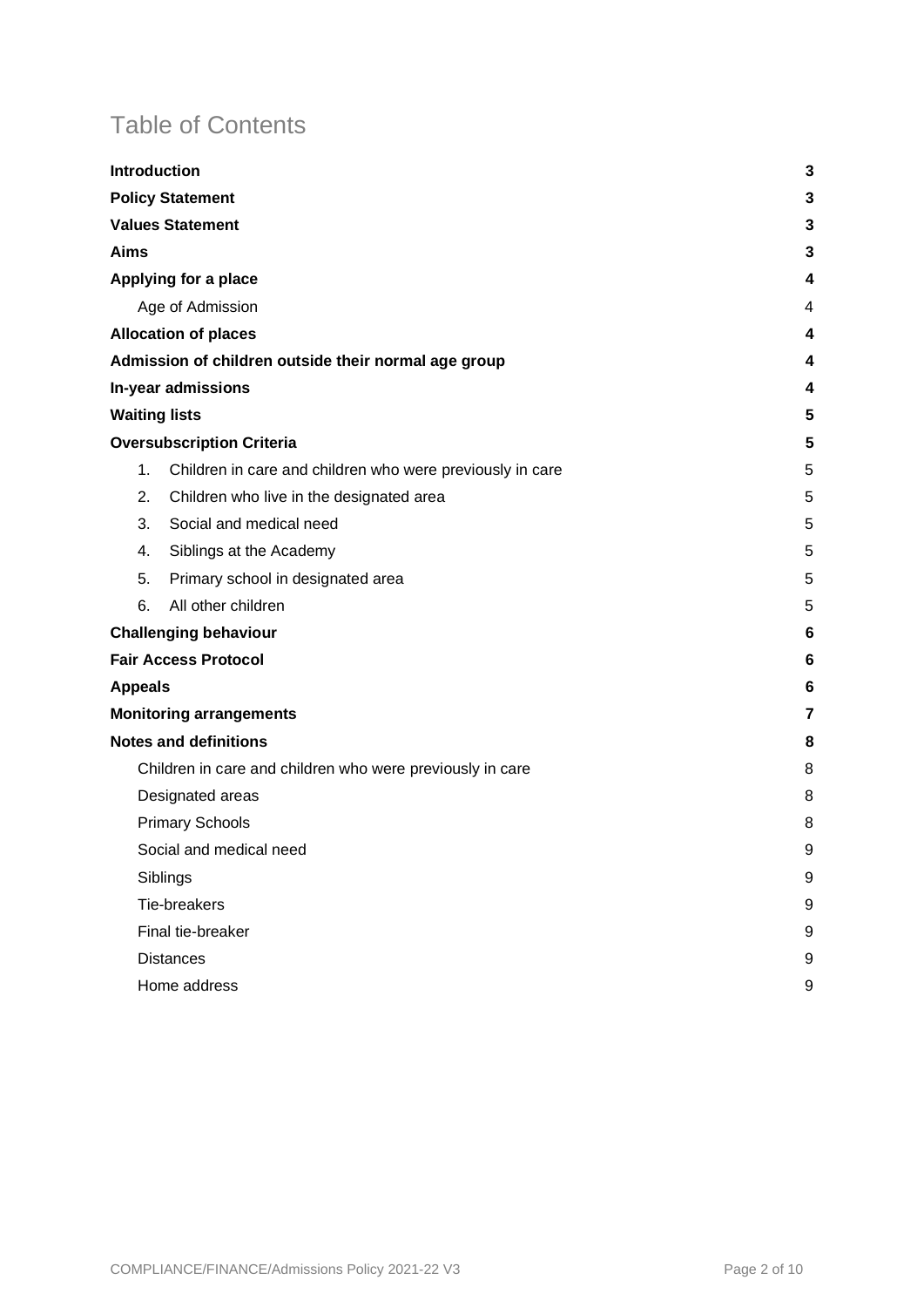# **Introduction**

The Leading Edge Academies Partnership (the 'Trust') is a team of school leaders that aim to be Leading Edge and pioneering in their approach to education and well-being. We are a growing family of likeminded schools that offer a values-based education to the communities we serve and welcome staff, workers, students, parents/carers and volunteers from all different ethnic groups and backgrounds.

The term 'Trust Community' includes all staff, trustees, governors, students, parents/carers, volunteers and visitors.

We are a values-based Trust, which means all actions are guided by our three 'Es' as follows:

- **Excellence** 'Outstanding quality'
- **Evolution** 'Continuous change'
- **Equity** 'Fairness and social justice'

This policy is based on the value of **'Equity'**

This policy is based on the value 'Equity', thereby ensuring all applicants are treated with fairness and sound justice.

# **Policy Statement**

Mounts Bay Academy and the Trust is the admission authority for the academy.

The Trust will participate fully in the Local Authority's Fair Access Protocol and the Local Authority's Coordinated Admissions Schemes. Details of these schemes are available on the Council's website [\(www.cornwall.gov.uk/admissions\)](http://www.cornwall.gov.uk/admissions) or on request from the Local Authority. Closing dates and other details about the application process will be stated in those Schemes.

This policy is based on the following advice from the Department for Education (DfE):

- [School Admissions Code 2021](https://www.gov.uk/government/publications/school-admissions-code--2)
- **[School Admission Appeals Code](https://www.gov.uk/government/publications/school-admissions-appeals-code)**

The school is required to comply with these codes, and with the law relating to admissions as set out in the [School Standards and Framework Act 1998.](http://www.legislation.gov.uk/ukpga/1998/31/contents)

As an academy, the school is required by its funding agreement to comply with these codes, and with the law relating to admissions as set out in the **School Standards and Framework Act 1998**.

This policy complies with our funding agreement and articles of association.

### **Values Statement**

Students will be admitted to the Academy without reference to ability or aptitude using the procedures detailed in this document, which includes arrangements and criteria that will be applied in the event of oversubscription.

Learning is the central activity of the Academy and informs every decision that takes place. All staff, students, Trustees, Governors, parents and community partners are encouraged to participate as lifelong learners. We aim to develop a community of learners that work to enhance the quality of life of all. We oppose beliefs that limit individuals realising their potential as we are committed to raising aspirations for all. All changes should be informed by research and considered by all groups it will involve. We endeavour to promote a healthy lifestyle both within the curriculum and beyond. We enable students to access a flexible curriculum developed to meet the needs of individuals.

### **Aims**

This policy aims to:

- Explain how to apply for a place at the school
- Set out the school's arrangements for allocating places to the pupils who apply
- Explain how to appeal against a decision not to offer your child a place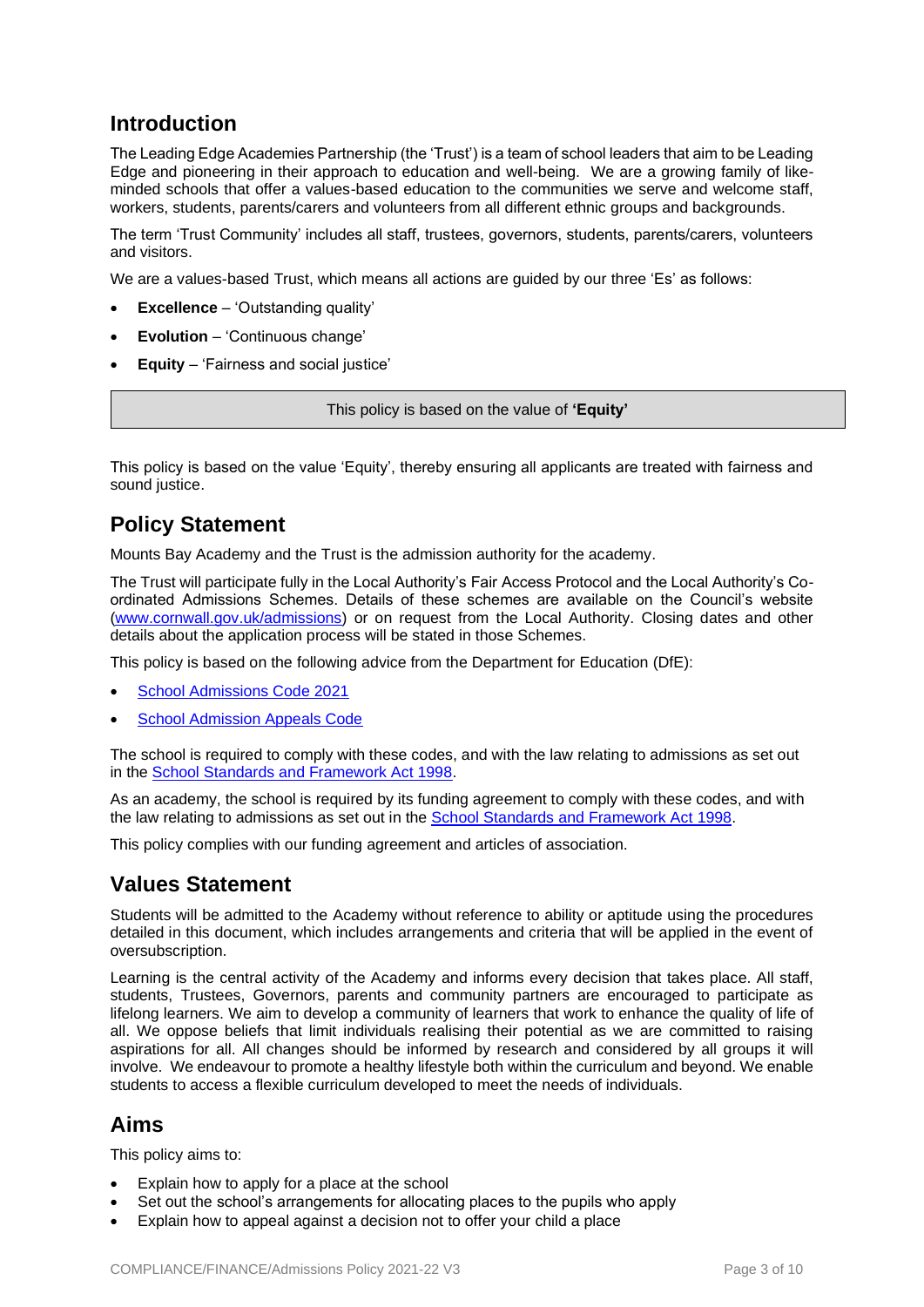# **Applying for a place**

### **Age of Admission**

All applications for places in Year 7 or during the school year must be made direct to the applicant's home local authority on the appropriate application form. The application form and supporting information will be available on the Local Authority's website. [There is no supplementary information form required by the Governing Body.]

However, if your child has an Education, Health and Care Plan or Statement of Special Educational Needs, you do not need to complete an application form, as a school place will be identified through a separate process.

# **Allocation of places**

Children with an Education, Health and Care Plan (EHC) or Statement of Special Educational Needs that names Mounts Bay Academy as their choice, will be admitted regardless of the number on roll in the year group.

Children in Care who are directed to the school by the Local Authority (or Secretary of State in the case of academies) will be admitted to the school regardless of the number on roll in the year group.

Mounts Bay Academy has an agreed Net Capacity of 1000 students. The published admission number (PAN) for reception in 2021/22 will be 200. Places will be allocated up to this number. In the event that more applications are received than places available, the oversubscription criteria listed later in this document will be used to decide on allocations. If the academy is not oversubscribed, all applicants will be admitted.

### **Admission of children outside their normal age group**

Although most children will be admitted to the Academy with their own age group, from time to time parents seek places outside their normal age group, for example, if the child is gifted and talented or has experienced problems or missed part of the year, often due to ill health.

While it would not normally be appropriate for a child to be placed in a year group that is not concurrent with their chronological age, the Academy will consider these requests carefully, and together with the local authority, will make a decision based on the particular circumstances of each case and in the best interests of the child concerned. Guidance can also be found at [www.cornwall.gov.uk/admissions](http://www.cornwall.gov.uk/admissions) or on request from the School Admissions Team.

Wherever possible, requests for admission outside a child's normal age group will be processed as part of the main admissions round. They will be considered on the basis of the admission arrangements laid out in this policy, including the oversubscription criteria listed on page 5 of this policy. Applications will not be treated as a lower priority if parents have made a request for a child to be admitted outside the normal age group.

Parents will always be informed of the reasons for any decision on the year group a child should be admitted to.

Parents who are refused a place at a school for which they have applied have the right of appeal to an independent admission appeal panel. However, they do not have a right of appeal if they have been offered a place and it is not in their preferred age group.

### **In-year admissions**

Parents can apply for a place for their child at any time outside the normal admissions round. As is the case in the normal admissions round, all children whose EHC plans name the school will be admitted.

Likewise, if there are spaces available in the year group you are applying for, your child will be offered a place.

If there are no spaces available at the time of your application, your child's name will be added to a waiting list for the relevant year group. When a space becomes available, it will be filled by one of the pupils on the waiting list in accordance with the oversubscription criteria listed on page 6 of this policy. Priority will not be given to children on the basis that they have been on the waiting list the longest.

Applications for in-year admissions must be done through Cornwall Council's Admissions Portal: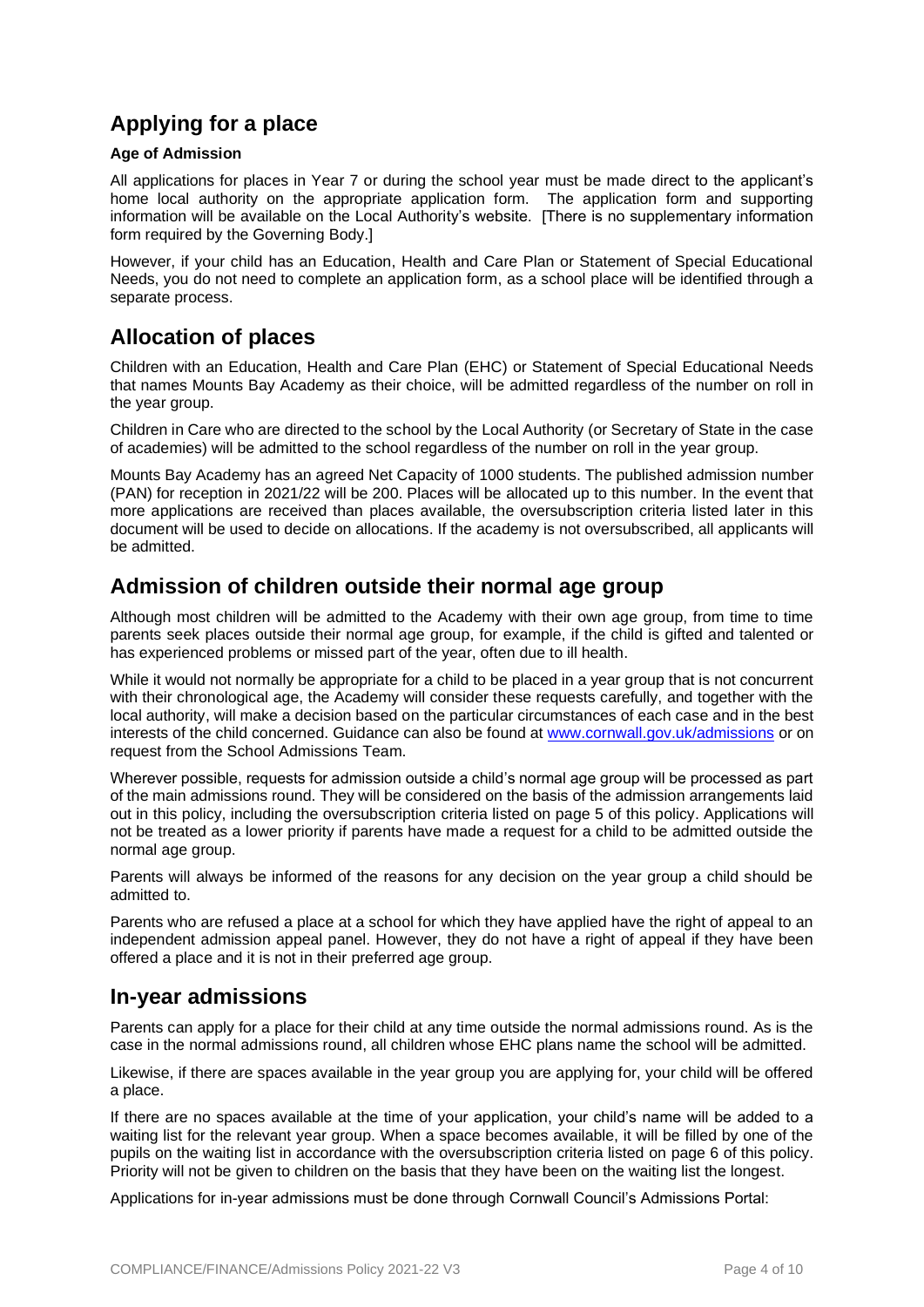[https://www.cornwall.gov.uk/schools-and-education/schools-and-colleges/school-admissions/ready-to](https://www.cornwall.gov.uk/schools-and-education/schools-and-colleges/school-admissions/ready-to-apply/)[apply/](https://www.cornwall.gov.uk/schools-and-education/schools-and-colleges/school-admissions/ready-to-apply/)

# **Waiting lists**

If, after the offer of places has been made the Academy is over-subscribed, all parents whose applications have been unsuccessful will be asked whether they wish to be placed on a waiting list. This waiting list will be administered by Academy Trust in partnership with the LA for the duration of the year of application.

The waiting list will be based on the Academy's oversubscription criteria and a child's place on a waiting list is subject to change according to additional information received about applications or children being added to the list and therefore their place on the list might move up or down. No priority is given to the length of time that a child has been on the list. Children with an Education, Health and Care Plan or Statement of Special Educational Needs and children in care or children that were previously in care will take precedence over those on the waiting list. Children admitted under the Fair Access Protocol will also be given priority over children on the waiting list.

# **Oversubscription Criteria**

In the event of there being more than 200 applications for places in Year 7 for the 2021/22 academic year or more applications than places for any year group during the school year, the following oversubscription criteria will be used to prioritise applications, after the admission of children whose Education, Health and Care Plan or Statement of Special Educational Needs names the school:

### **1. Children in care and children who were previously in care**

Highest priority will be given to children in care and all children who were previously in care but immediately after being in care became subject to an adoption, child arrangement, or special guardianship order, including those who appear (to the admission authority) to have been in state care outside of England and ceased to be in care as a result of being adopted<sup>1</sup>.

### **2. Children who live in the designated area**

Children who live in the designated area of Mounts Bay Academy or whose parents can provide evidence that they will be living in the designated area of Mounts Bay Academy by the requested date of admission.

If there are more designated area children wanting places at the academy than there are places available, criteria 4 to 6 below will be used to decide which of these children should have priority for admission. If there are still places available after all the designated area children have been allocated places, criteria 4 to 6 will be used to decide which of the remaining children should have priority for any spare places.

### **3. Social and medical need**

Children with an unequivocal professional recommendation from a doctor, school medical officer, educational psychologist, health visitor, education welfare officer or social worker that nonplacement at Mounts Bay Academy would cause harm to the child and that placement at Mounts Bay Academy is essential. Such recommendations must be made in writing and must give full supporting reasons.

### **4. Siblings at the Academy**

Children who have a sibling attending the school at the time of application and who will still have a sibling attending the Academy at the proposed date of admission. Siblings includes step siblings, foster siblings, adopted siblings and other children living permanently at the same address. This will include siblings living at the same address for at least part of the school week.

### **5. Primary school in designated area**

Children on roll of a primary school (at the time of allocation) whose designated area is contained within or forms part of the designated area of Mounts Bay Academy.

### **6. All other children**

<sup>1</sup> Subject to Parliamentary approval of the School Admissions Code 2021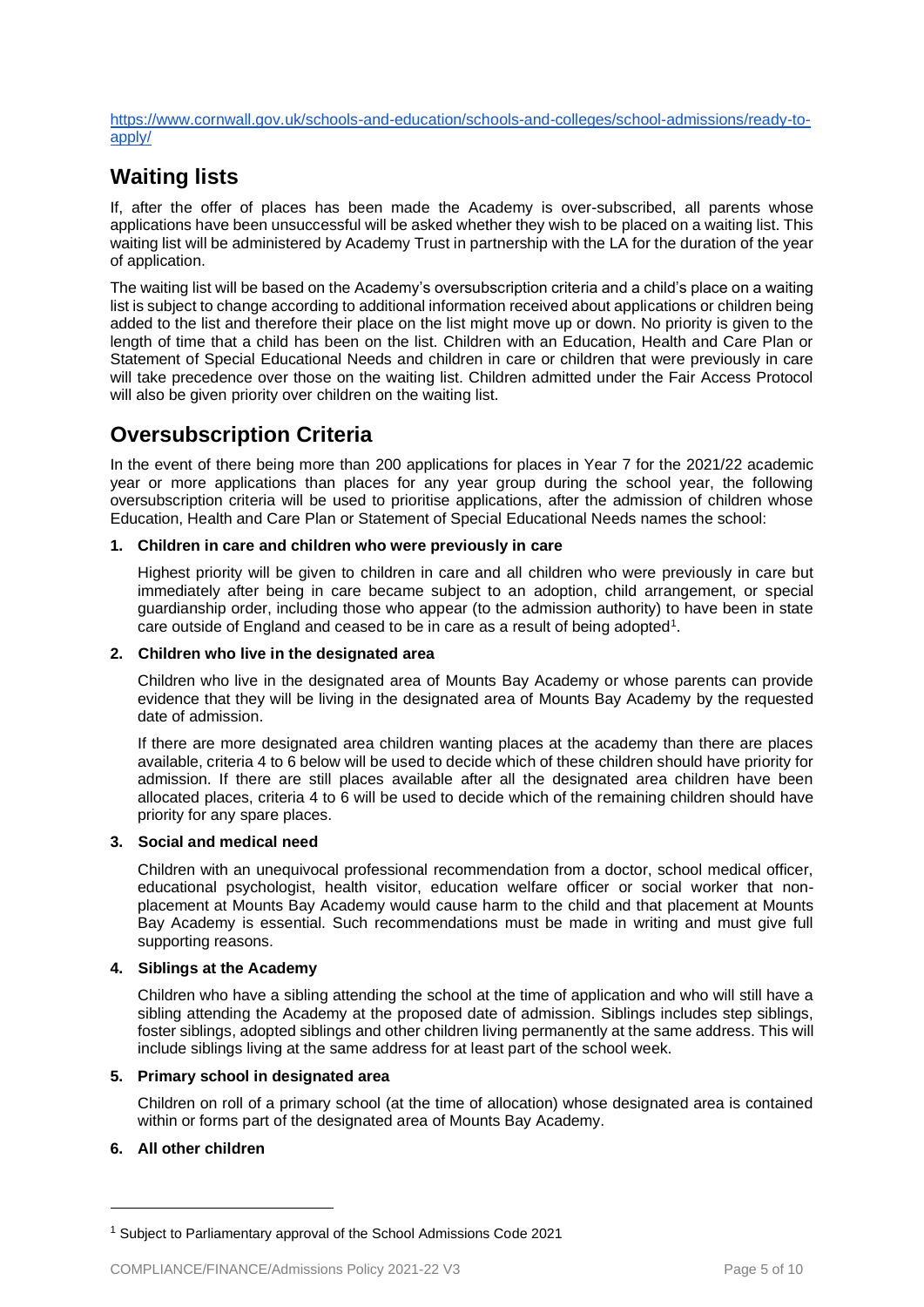# **Challenging behaviour**

We will not refuse to admit a child on behavioural grounds in the normal admissions round or at any point in the normal year of entry. We may refuse admission in certain cases where the specific criteria listed in the School Admissions Code (paragraph 3.8) apply, ie where section 87 of the [School Standards](https://www.legislation.gov.uk/ukpga/1998/31/part/III/chapter/I/crossheading/parental-preferences/enacted?view=plain)  [and Framework Act 1998](https://www.legislation.gov.uk/ukpga/1998/31/part/III/chapter/I/crossheading/parental-preferences/enacted?view=plain) is engaged.

We may refuse admission for an in-year applicant for a year group that is not the normal point of entry, only in such a case that we have good reason to believe that the child may display challenging behaviour that may adversely affect the provision we can offer. In this case, we will refer these pupils to the Fair Access Protocol. We will not refuse admission on these grounds to looked after children, previously looked after children and children with EHC plans listing the school.

# **Fair Access Protocol**

We participate in [Cornwall Council's Fair Access Protocol.](https://www.cornwall.gov.uk/fairaccess) This helps ensure that all children, including those who are unplaced and vulnerable, or having difficulty in securing a school place in-year, get access to a school place as quickly as possible.

# **Tie break**

In the case of two or more applications that cannot be separated by the oversubscription criteria outlined above, the school will use the distance between the school and a child's home as a tie breaker to decide between applicants. Priority will be given to children who live closest to Mounts Bay Academy. Distance will be measured in a straight line from the child's home address to the school's front gates on Boscathnoe Lane. A child's home address will be considered to be where they are resident for the majority of nights in a normal school week.

### **Final tie-breaker**

Should the tie-breakers above still leave children with an equal claim because distances are exactly the same, random allocation will be used to decide between them. Mounts Bay Academy will use the Local Authority's Random Allocation Protocol, supervised by an independent person, which is available on request.

# **Appeals**

When a parent is refused a place at a school for which they have applied, they will have the right to appeal to an independent panel. The letter confirming the refusal will explain:

- the reason for the refusal;
- information about the right to appeal;
- the deadline for lodging an appeal; and
- contact details for making an appeal.

Parents will have 20 school days after they receive the notification to appeal the decision. Appeals must then be heard within 40 school days of this deadline. The 'Timetable' at the end of this Scheme indicates the timeline for appeals.

Parents can only appeal again for a place in the same school within the same academic year if the admission authority for that school has accepted a further application because there has been a significant and material change in the circumstances of the parent, child or school (as determined by the admission authority) but has determined that the new application must also be refused.

Appeals are heard by an independent appeals panel arranged by the Local Authority on behalf of the Academy's Governing Body. Further details and a timeline can be found in the Local Authority's [Co](https://www.cornwall.gov.uk/media/m02k5rul/coordinated-admissions-scheme-2022-23.pdf)[ordinated Admissions Scheme.](https://www.cornwall.gov.uk/media/m02k5rul/coordinated-admissions-scheme-2022-23.pdf) Applicants can only appeal again for a place at Mounts Bay Academy within the same academic year if the admission authority has accepted a further application because there has been a significant and material change in the circumstances of the parent or carer, child or school (e.g. a change of address into a school's designated area), but has determined that the new application must also be refused.

You can find details of the appeals timetable on the following webpage:

[https://www.cornwall.gov.uk/schools-and-education/schools-and-colleges/school-admissions/appeal](https://www.cornwall.gov.uk/schools-and-education/schools-and-colleges/school-admissions/appeal-a-school-place-decision/)[a-school-place-decision/](https://www.cornwall.gov.uk/schools-and-education/schools-and-colleges/school-admissions/appeal-a-school-place-decision/)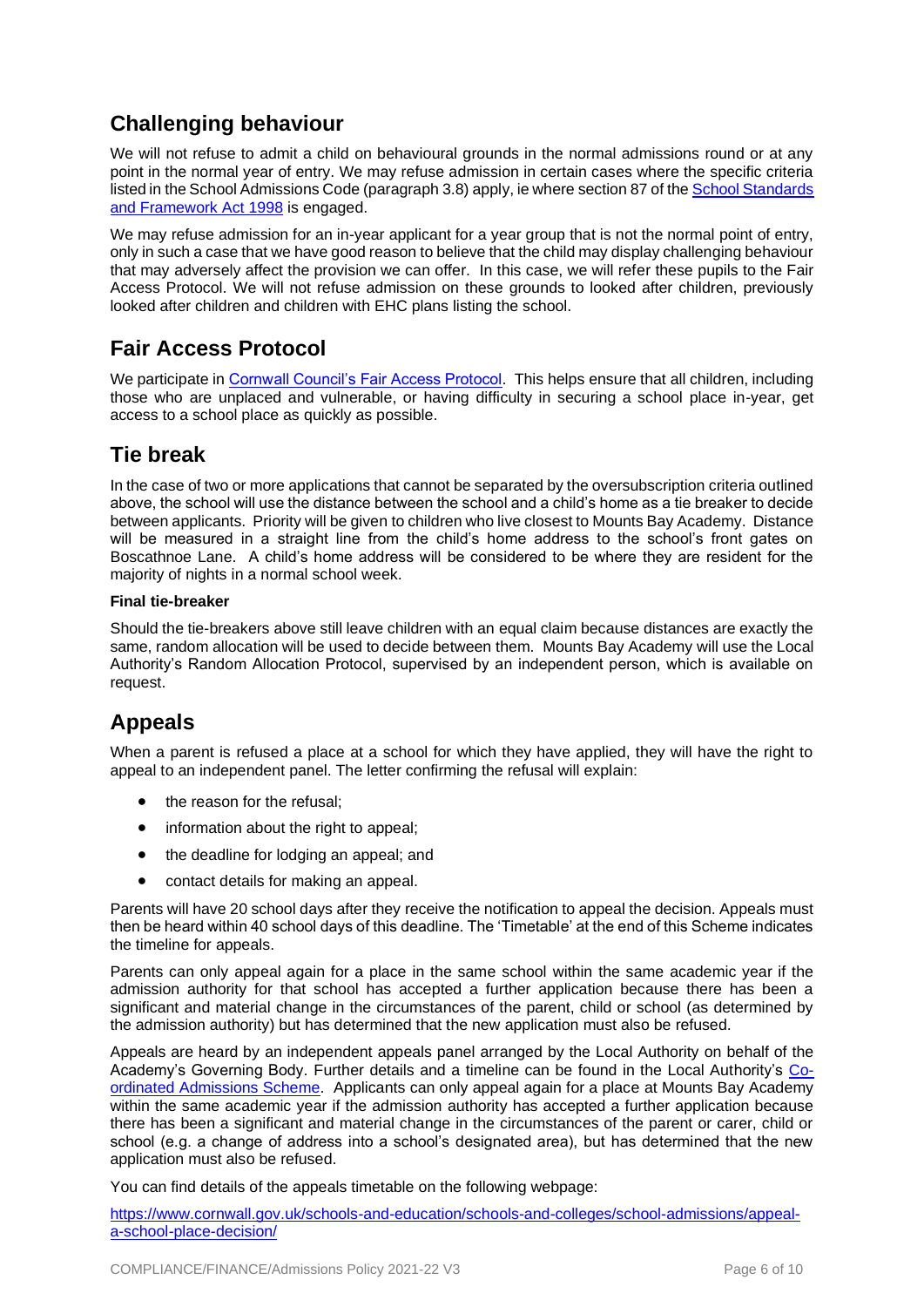# **Monitoring arrangements**

Whenever changes to admission arrangements are proposed (except where the change is an increase to the agreed admission number), the governing board will publicly consult on these changes. If nothing changes, it will publicly consult on the school's admission arrangements at least once every 7 years.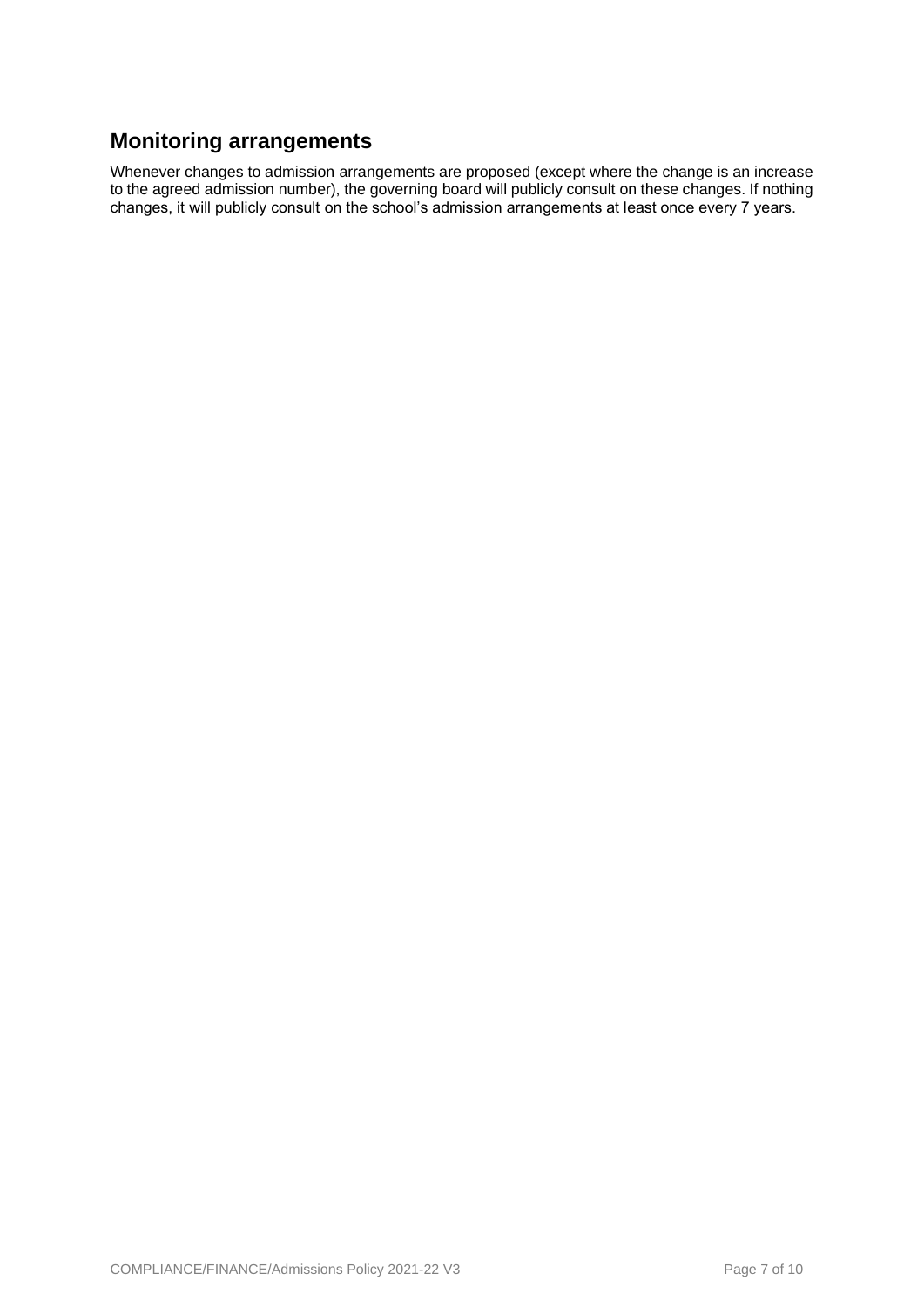# **Notes and definitions**

The **normal admissions round** is the period during which parents can apply for state-funded school places at the school's normal point of entry, using the common application form provided by their home local authority.

**Previously looked after children** are children who were looked after, but ceased to be so because they:

- Were adopted under the Adoption Act 1976 or the Adoption and Children Act 2002, or
- Became subject to a child arrangements order, or
- Became subject to a special guardianship order
- This includes children who appear to have been in state care outside of England and have ceased to be in state care due to being adopted.

A child reaches **compulsory school age** on the prescribed day following their fifth birthday (or on their fifth birthday if it falls on a prescribed day). The prescribed days are 31 December, 31 March and 31 August.

### **Children in care and children who were previously in care**

A 'child in care' may also be referred to as a 'looked after child' and is a child who is (a) in the care of a local authority, or (b) being provided with accommodation by a local authority in the exercise of their social services functions (see the definition in Section 22(1) of the Children Act 1989).

A 'child arrangement order' is an order settling the arrangements to be made as to the person with whom the child is to live under Section 8 of the Children Act 1989. Section 14A of the Children Act 1989 defines a 'special guardianship order' as an order appointing one or more individuals to be a child's special guardian (or special guardians).

A child is regarded as having been in state care outside of England if they were in the care of or were accommodated by a public authority, a religious organisation, or any other provider of care whose sole or main purpose is to benefit society (see Section 23ZZA(8) of the Children Act 1989 (inserted by Section 4 of the Children and Social Work Act 2017)).

### **Designated areas**

Cornwall Council has divided Cornwall into geographical areas. Each of these areas is served by a specific primary school, or in some cases, groups of schools. These areas are called 'designated areas' (you may also have heard these areas referred to as 'catchment' areas). The designated area used in Mounts Bay Academy's oversubscription criteria will be as defined by Cornwall Council. NB: not all schools prioritise on the basis of designated area or use Cornwall Council's defined area, however, entitlement to home to school transport will still be based on these areas. Your designated school will not always be the one nearest to your home address. Maps are available for all designated areas online at: [www.cornwall.gov.uk/admissions](http://www.cornwall.gov.uk/admissions) or by calling the School Admissions Team on 0300 1234 101 or emailing: [schooladmissions@cornwall.gov.uk.](mailto:schooladmissions@cornwall.gov.uk)

If you are planning to move into the designated area of Mounts Bay Academy, your application for a place for your child will not be given the priority accorded to designated area pupils without firm evidence of your new address and moving date, such as a copy of a signed and dated tenancy agreement or confirmation that contracts have been exchanged.

### **Primary Schools**

Primary schools whose designated areas are contained within or form part of the designated area of Mounts Bay Academy:

| Alverton CP School              | Newlyn School                     |
|---------------------------------|-----------------------------------|
| Germoe CP School                | Pensans Primary School            |
| Gulval CP School                | <b>St Hilary School</b>           |
| Heamoor CP School               | St Maddern's C of E School        |
| Ludgvan School                  | St Mary's C of E School           |
| Marazion School                 | St Mary's Catholic Primary School |
| <b>Mousehole Primary School</b> | <b>Trythall Primary School</b>    |
|                                 |                                   |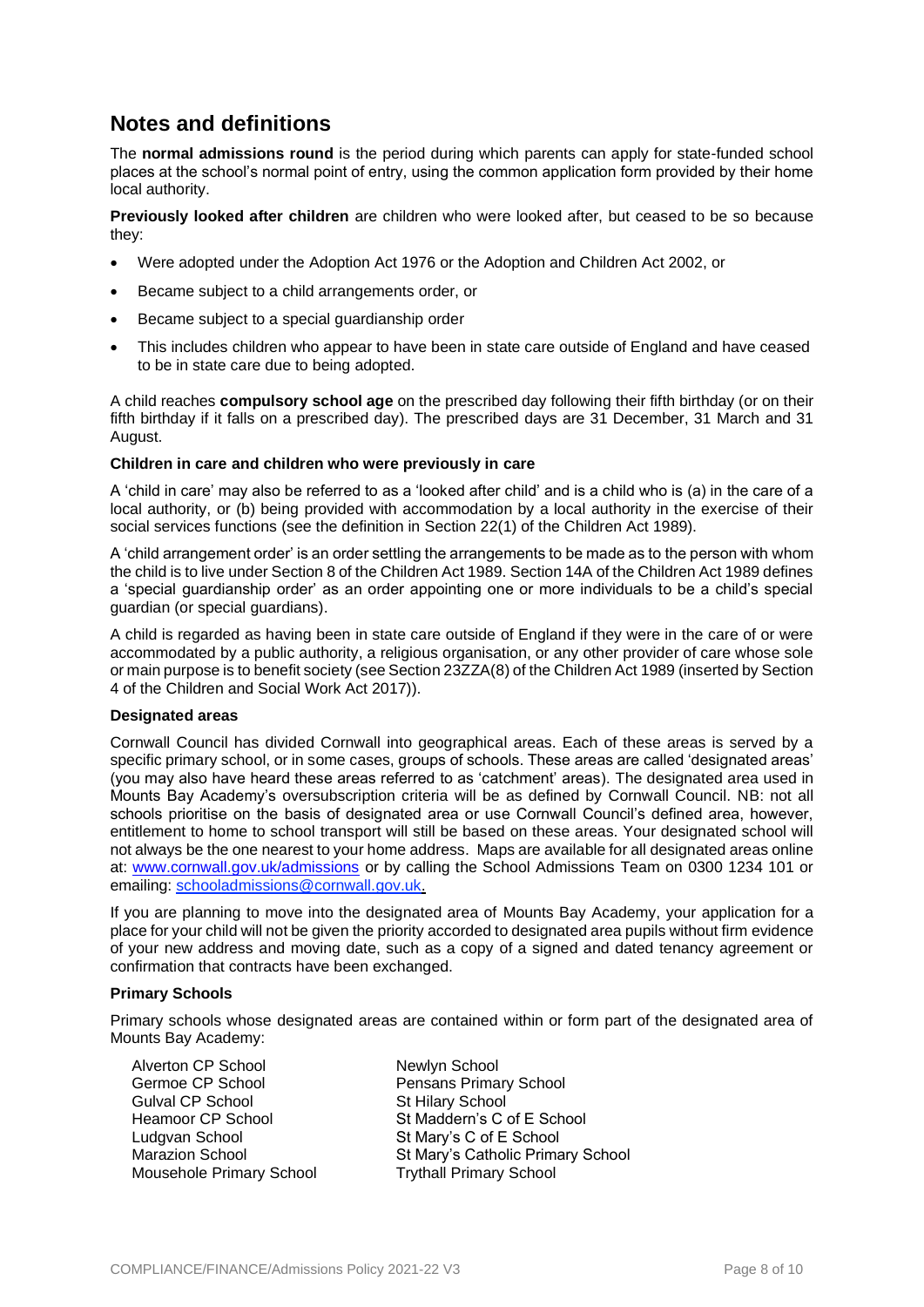#### **Social and medical need**

Applicants will only be considered under this criterion for children with an unequivocal professional recommendation and the parent/carer can demonstrate that their only the preferred school can meet the exceptional medical or social needs of the child, supported by a recommendation from, for example, a doctor, school medical officer or educational psychologist. Such recommendations must be made in writing to the School Admissions Team and must give full supporting reasons. The admission authority will make the final decision on whether or not to accept an application under this criterion.

### **Siblings**

A sibling means brothers or sisters and is defined as a full, half, step, adopted or long-term fostered child living at the same address. In the case of siblings living at a different address the siblings must be blood relatives, in other words share at least one parent. We do not include 'cousins' within our definition of siblings.

Where applications are received on behalf of 'multiple birth siblings' (i.e. twins, triplets, etc.) or siblings whose dates of birth place them in the same chronological year group, every effort will be made to offer both or all the children places at Mounts Bay Academy, which may mean allocating places above the Published Admission Number (PAN) where that is possible. However, where this is not possible, parents will be invited to decide which of the children should be allocated the available place(s).

#### **Tie-breakers**

In the case of two or more applications that cannot be separated by the oversubscription criteria outlined above, the school will use the distance between the school and a child's home as a tie breaker to decide between applicants. Priority will be given to children who live closest to Mounts Bay Academy. Distance will be measured in a straight line from the child's home address to the school's front gates on Boscathnoe Lane. A child's home address will be considered to be where they reside for the majority of nights in a normal school week.

### **Final tie-breaker**

Should the tie-breakers above still leave children with an equal claim because distances are exactly the same, random allocation will be used to decide between them. Mounts Bay Academy will use the Local Authority's Random Allocation Protocol, supervised by an independent person, which is available on request.

#### **Distances**

Home to school distances used for tie-breaking will be measured by a straight-line measurement as determined by Cornwall Council's nominated Geographical Information System. Measurements will be between your home address (the centre of the main building of the property) and the main gate of the school (as determined by Cornwall Council).

Distances used to determine the nearest school with places available (ie where it is not possible to offer a place at a preferred school) and for establishing transport entitlements, will be measured by the nearest available route as determined by Cornwall Council's nominated Geographical Information System software.

#### **Home address**

Each child can have only one registered address for the purposes of determining priority for admission and transport entitlement. This address should be the place where the child is normally resident at the point of application or evidence of the address from which a child will attend school, in the form of written confirmation of a house purchase or a formal tenancy agreement. If there is shared residence of the child or a query is raised regarding the validity of an address, the LA will consider the home address to be with the parent with primary day to day care and control of the child. Residency of a child may also be clarified through a Child Arrangement Order where it is shown who has care of the child. Evidence may be requested to show the address to which any Child Benefit is paid and at which the child is registered with a doctor's surgery.

It is expected that parents will submit only one application for each child. Any disputes in relation to the child's home address should be settled before applying, the admission authority will not become involved in any parental disputes. If agreement cannot be obtained before an application is made, then parents/carers may need to settle the matter through the courts. Where no agreement is reached or order obtained, Cornwall Council will determine the home address.

Applications for children of Service Families will be processed and places allocated based on the proposed address (with supporting evidence) or, if the family are not able to confirm a proposed address